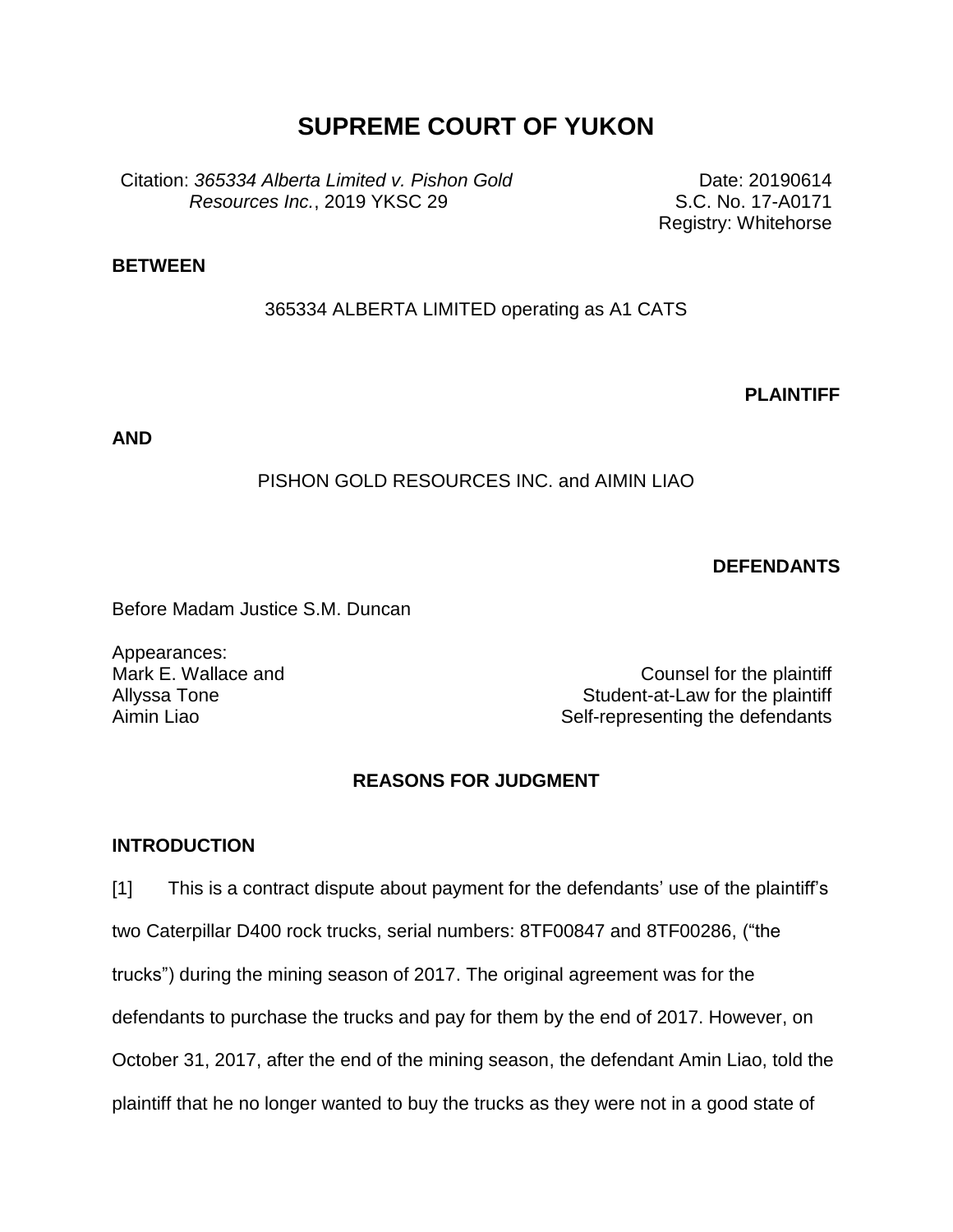repair. The plaintiff retrieved the trucks from the defendant's mine site in the spring of 2018. The defendants have made no payments to the plaintiff. The plaintiff now claims damages equal to the cost of rental of the trucks from August 3 to October 31, 2017. The plaintiff also claims for parts belonging to his company that he says he gave to the defendants to use that were never returned or paid for.

[2] The defendant Amin Liao says he has not breached the agreement. He says the agreement is pending because he is still willing to buy the trucks, as long as they are repaired properly. He justifies not paying for the use of the trucks during the summer because the repairs were not done properly. He opposes paying rent because a rental agreement was never discussed and he does not agree with the proposed rental cost.

[3] The defendants counterclaim against the plaintiff for four things:

- 1) labour costs incurred to fix the trucks;
- 2) parts costs, in particular the drive shaft which was removed from another rock truck belonging to them;
- 3) damages for loss of production at the mine when use the plaintiff's trucks could not be used; and
- 4) damages for compensation for the plaintiff's reliance in this action on a previous contract between the parties in 2014 for a rent to own a similar rock truck.

[4] There is no written agreement or contract in this case other than email exchanges and the invoices.

[5] At trial there were only two witnesses; the owner and President of 365334 Alberta Limited operating as A1 Cats ("A1 Cats"), Mr. Ross Edenoste, for the plaintiff,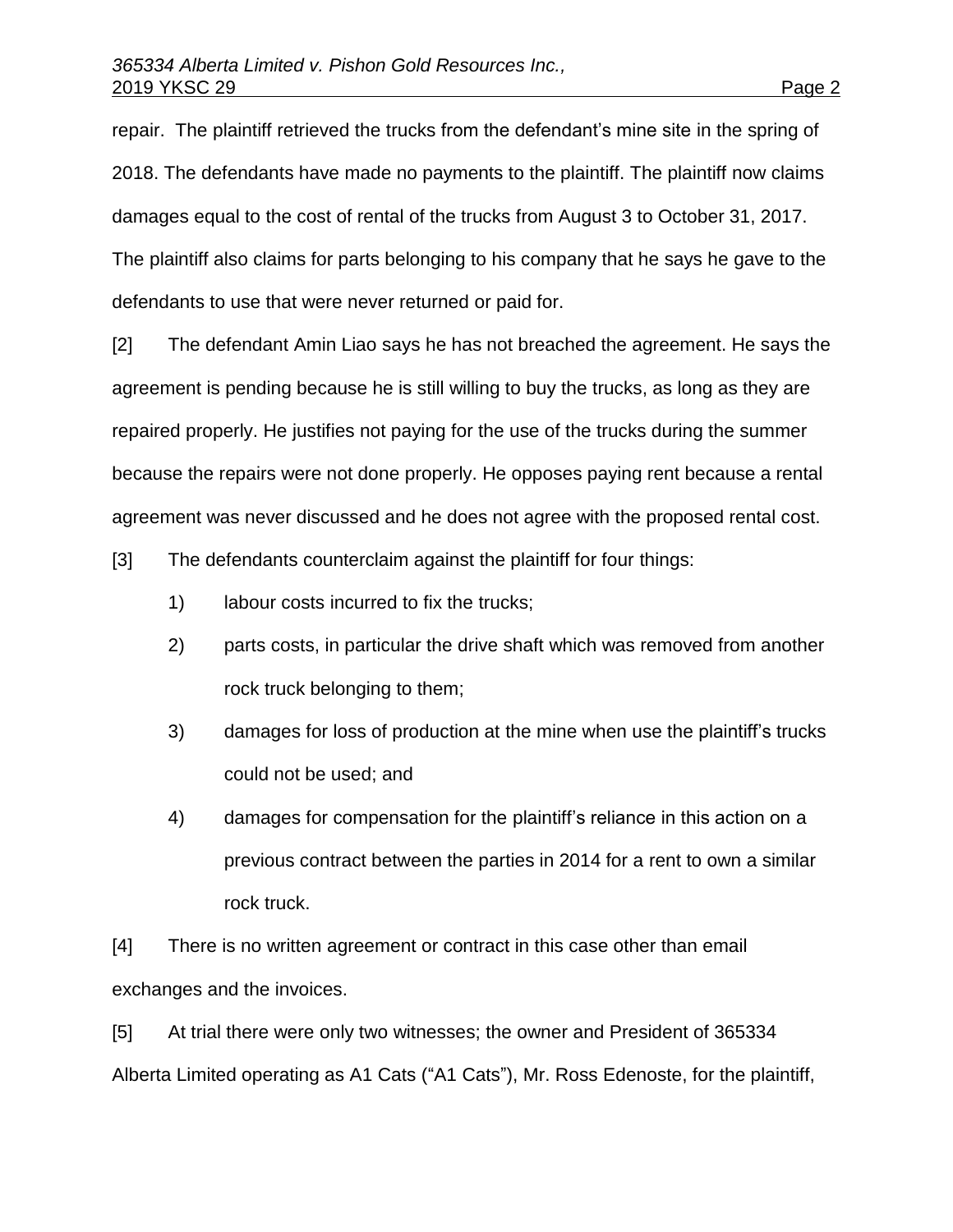and the owner of Pishon Gold Resources Inc., Mr. Aimin Liao for the defendants. Mr. Liao chose to represent himself and his company in this trial.

# **FACTS**

[6] The plaintiff, A1 Cats, is an Alberta company that rents and sells heavy duty equipment. The business is located in Grand Prairie. Mr. Edenoste has a mine site in the Yukon, located approximately 20 kilometres from the defendant's mine site. This is where the trucks were stored.

[7] The defendant, Pishon Gold Resources Inc. ("PGRI") owns numerous placer mining claims near Mount Nansen in the Yukon. Mr. Aimin Liao is the owner of PGRI. Mr. Liao and PGRI entered into an agreement with Okanagan Contractor Services Ltd., ("Okanagan") for them to operate the mine. The President of Okanagan was Mr. William McKay. There is no evidence from him in this case as he passed away in April 2018.

[8] Mr. Liao was present at the mine site for the 2017 season. His role was to obtain permissions and permits to complete the work. Additionally, he was to oversee and assist where needed in the operation of the mine.

[9] Mr. Edenoste described the trucks as large trucks used in construction to haul ore, dirt, or other material. In the placer mining context, they are used to haul gravel from the pit dug to retrieve gold, to the processing plant.

[10] The trucks were both 1995 D400 Caterpillar rock trucks. According to Mr. Edenoste, a D400 Caterpillar rock truck was valued at \$350,000 as a new truck in 1995. The same rock truck if it were new today is valued at \$750,000. In 2014, the 1995 truck was valued at \$110,000. Each truck had been operated for approximately 14,000 hours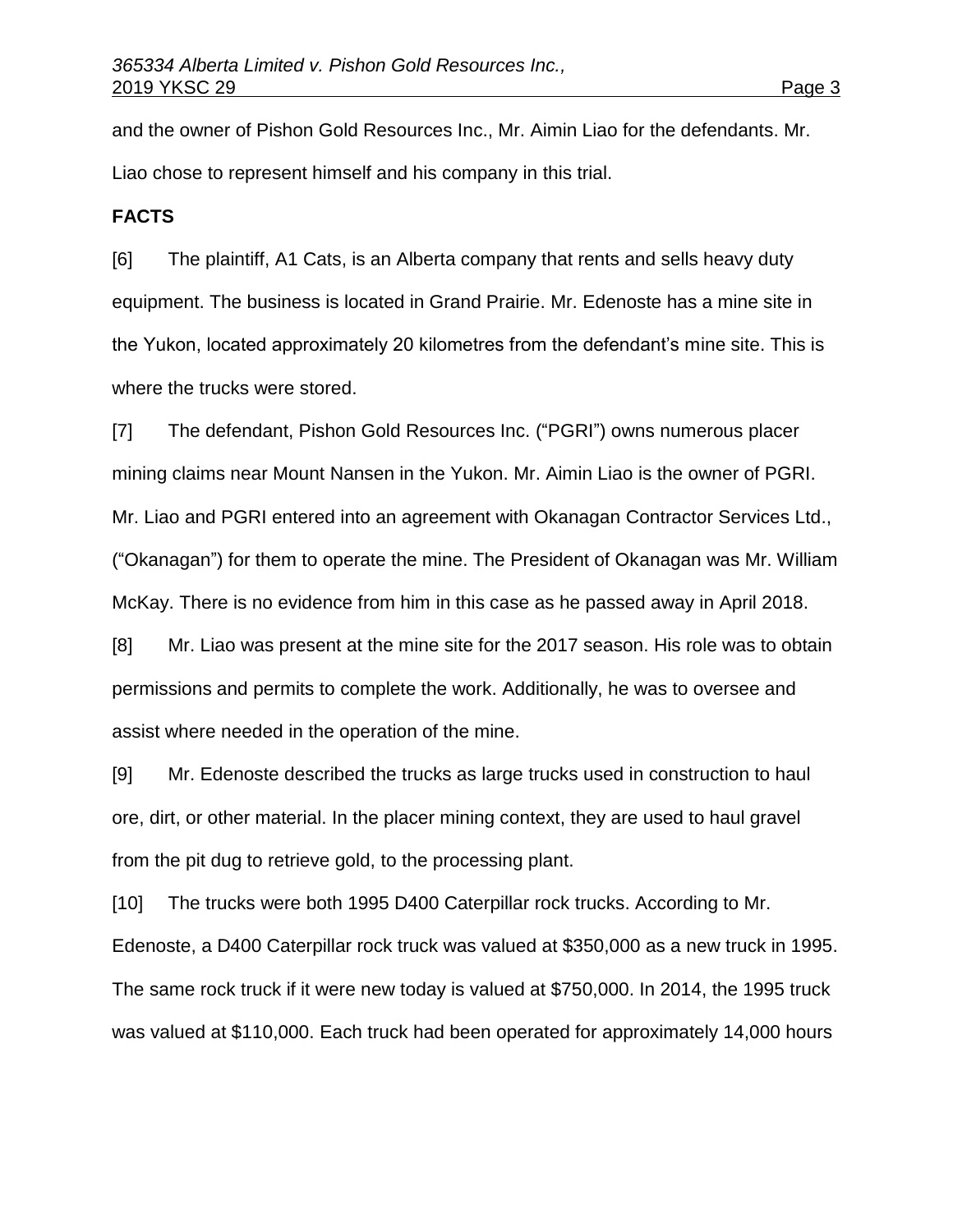and had been minimally refurbished (meaning maintenance and repairs) before July 2017. The trucks had been used for 2,200 hours after being refurbished.

[11] In late June or early July, 2017, William McKay of Okanagan contacted Mr. Edenoste of A1 Cats from the PGRI mine site to express an interest in purchasing the trucks. Mr. Edenoste agreed to the sale. The evidence is not clear as to when the trucks were picked up from Mr. Edenoste's mine site. It happened either on June 25 or July 6, 2017.

[12] Between July 3 and 5, 2017, emails between Mr. McKay and Mr. Edenoste confirmed that both Okanagan and PGRI wanted to purchase the trucks. Mr. Edenoste's office responded with an invoice (number 54220, dated July 4, 2017) addressed to Okanagan and PGRI for the trucks described by serial number at the cost of \$150,000 for both, and a spare rim at the cost of \$1,000. The invoice also included the following particulars: the trucks are to be paid for by the end of 2017 in gold or cash; payments in gold were to be delivered to Technic Canada Inc. and deposited into the 'A1 Cats' Pool Account; the trucks are sold as is; where is; and the trucks are owned by A1 Cats until paid for in full. The total amount with GST was \$158,550, with interest of 2% per month. The copy of the invoice in evidence was not signed or dated by Okanagan or PGRI.

[13] An employee of Okanagan who is a part time mechanic inspected the trucks when they arrived at the PGRI mine site. He noted many deficiencies which he set out in a list dated July 7, 2017. William McKay called Mr. Edenoste on or about July 14, 2017, to advise that the trucks could not be used as the deficiencies were too extensive. Mr. Edenoste told Mr. McKay by phone and by email dated July 15, 2017, not to use the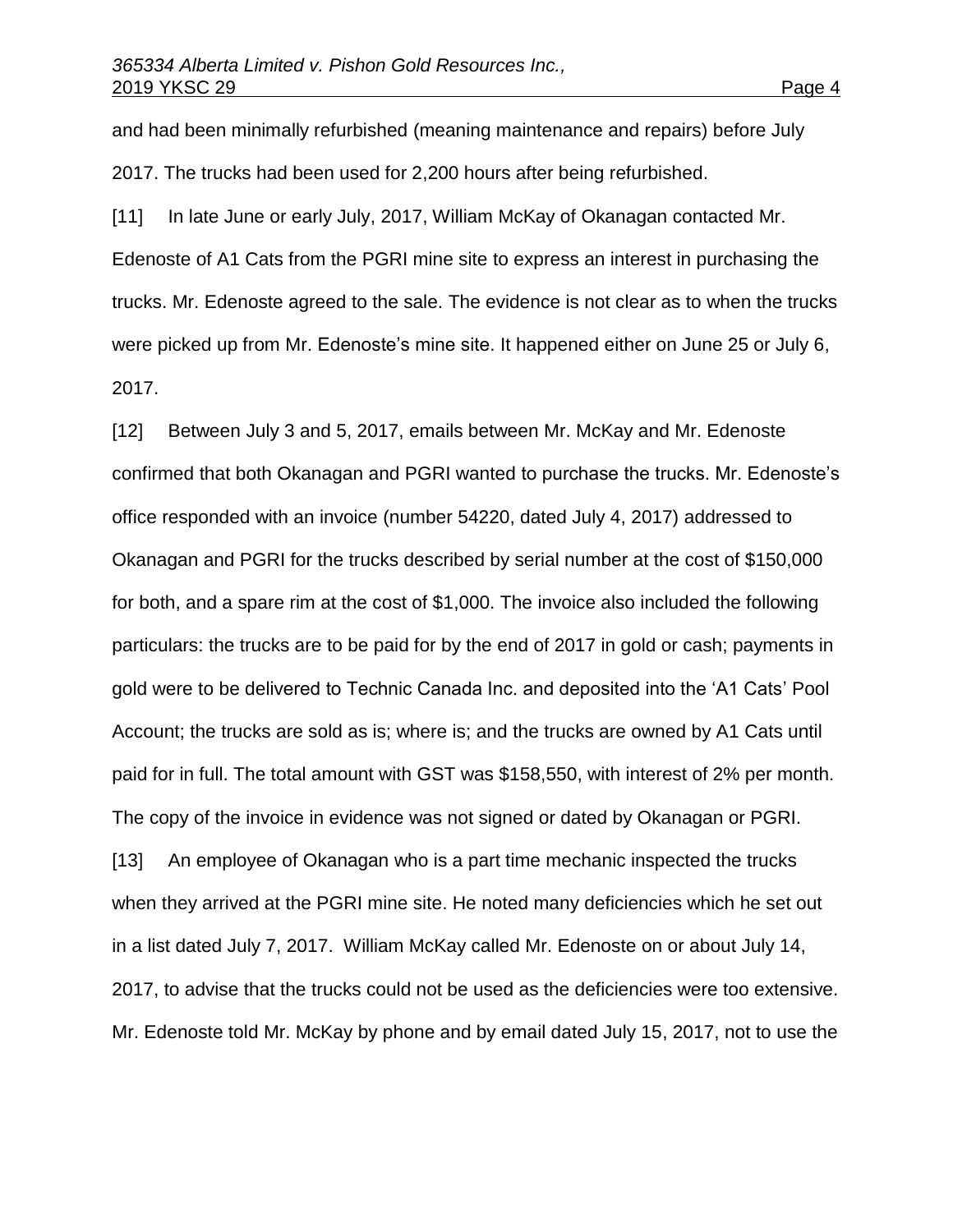trucks and to return them to his mine site as soon as possible as they were no longer for sale.

[14] On or about July 20, 2017, Mr. Liao called Mr. Edenoste to discuss proceeding with the sale as long as the trucks could be repaired. Mr. Edenoste agreed to pay for all the necessary repair work to be done by a mechanic and welder and for the costs of any required parts. Mr. Edenoste requested a mechanic, Jay Molnar, and welders from Mobile Maintenance Services ("Mobile Maintenance"), to travel from Whitehorse to the PGRI mine site to work on the trucks. They had done work for A1 Cats before. Mr. Edenoste told the company representatives that he would be paying the invoices, but they should take all instructions and directions about the truck repairs and any required parts from PGRI. Mr. Edenoste took no part in the repairs.

[15] From July 29 to August 3, 2017, Jay Molnar, the mechanic, was at the PGRI mine site working on the trucks. Mobile Maintenance welders were also there around that time although the exact dates are not clear. Quantum Machine Works Ltd. ("Quantum") did some repair work of parts in Whitehorse and new parts were ordered from Finning (Canada) a division of Finning International Inc. ("Finning") through their Whitehorse office.

[16] Jay Molnar reported to Mr. Edenoste on August 3, 2017, that they completed the repair work with a couple of exceptions. The outstanding items were the arrival of some ordered parts from Finning (seal kit, bearings) and the repair of a shock by Quantum in Whitehorse.

[17] Mr. Edenoste received invoices from Jay Molnar, Quantum, Mobile Maintenance, and Finning, all of which he paid. The invoices summarize the work done.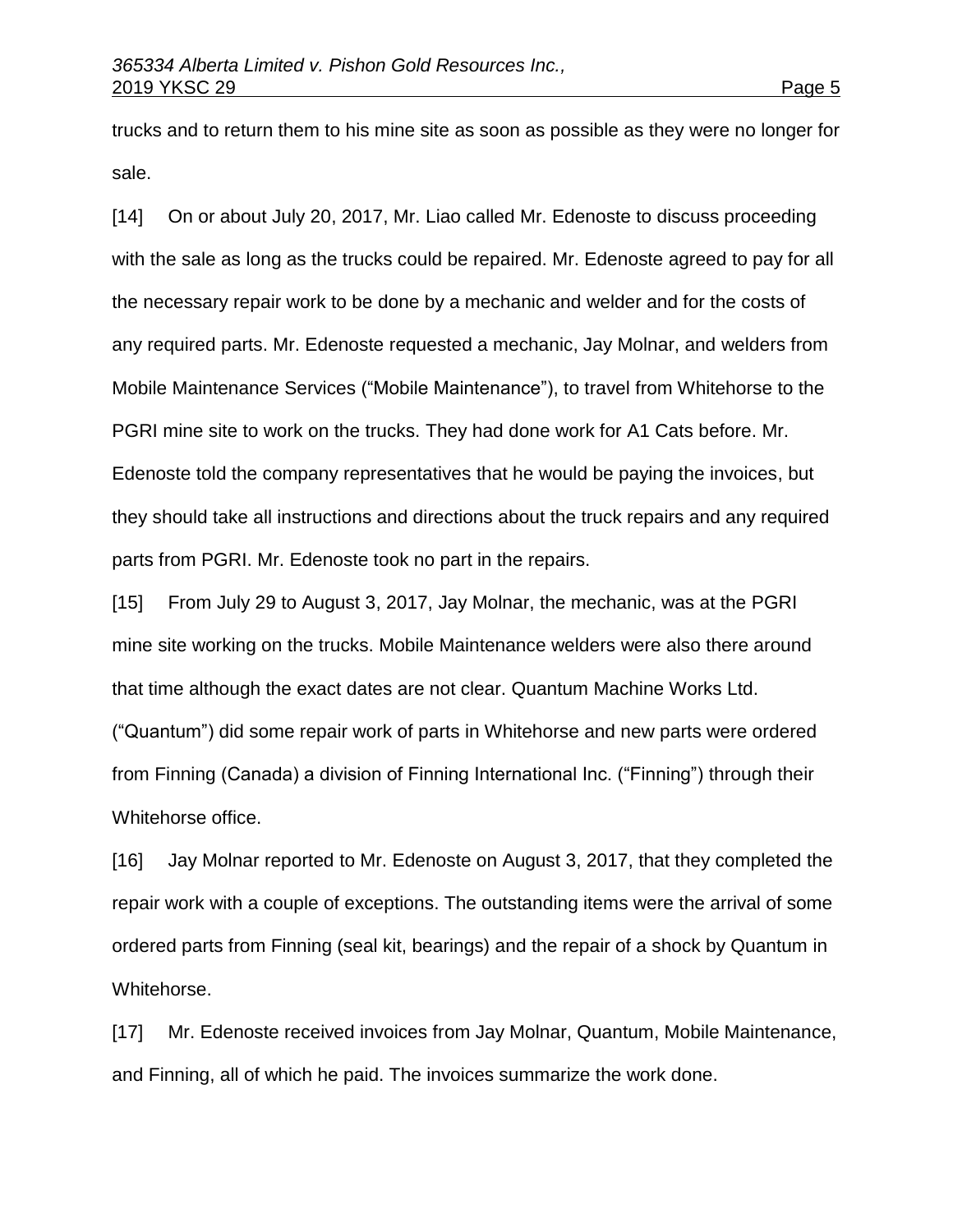[18] Mr. Edenoste emailed Mr. Liao on August 3, 2017, had a telephone conversation with him after the initial email, and then they exchanged further emails. The result was that on August 3, 2017, Mr. Liao requested an invoice for the purchase of the trucks as he and Mr. Edenoste had discussed. Mr. Edenoste told Mr. Liao the repair work had been completed with the exception of the ordered parts, according to Jay Molnar. Mr. Liao's only concern expressed by email at that time was to ensure the replacement of the missing drive shaft that had been removed from another rock truck he owned. Mr. Edenoste agreed to replace the drive shaft with a spare one located at his mine site. He sent a second invoice for the purchase of the trucks to PGRI and/or Aimin Liao. This invoice (again numbered 54220 but now dated August 3, 2017), set out the serial numbers of the trucks; the price of \$150,000 for both trucks; to be paid by the end of 2017; sold as is; where is; no warranty as at August 3, 2017; the trucks are owned by A1 Cats until paid for in full. The total amount with GST was \$157,500, with 2% interest per month.

[19] The parties disagree over whether there were additional conditions discussed by phone. Mr. Liao argued at trial that this purchase agreement was conditional upon the trucks being in a state of good repair. Mr. Edenoste denies there were any additional conditions and in any event Mr. Liao accepted the state of repair of the trucks as of August 3, 2017.

[20] On August 16, 2017, Mr. Liao and Mr. Edenoste had another email exchange in which Mr. Liao asked whether Mr. Edenoste could bring the replacement drive shaft to his mine site. Mr. Edenoste replied that it was at his camp and someone could pick it up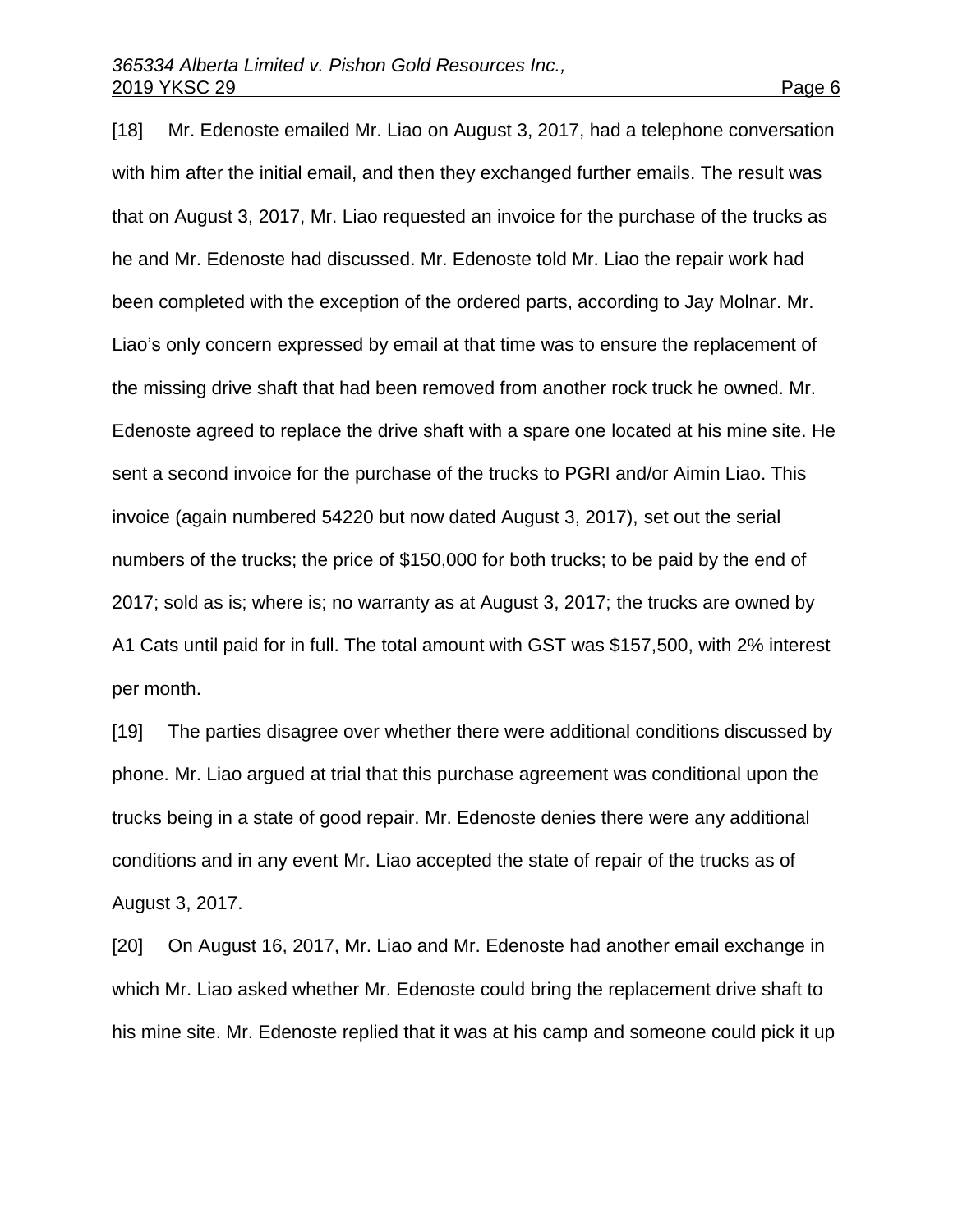or wait for him to deliver it when he came to his site in two weeks. Mr. Edenoste heard nothing more about the drive shaft and assumed it had been picked up.

[21] From August 16 to October 31, 2017, Mr. Edenoste and Mr. Liao had no communication. On October 31, 2017, Mr. Liao emailed Mr. Edenoste to advise that PGRI could not complete the purchase of the trucks, because A1 Cats had not disclosed the true condition of the trucks before the 'test drive' and the repairs on the trucks were not done as discussed.

[22] Mr. Edenoste said at trial he had no idea the condition of the trucks was problematic, as the last he had heard from Mr. Liao on that issue was in early August, when he confirmed he wanted to proceed with the purchase and expressed no concern about their condition.

[23] Mr. Edenoste attempted to have someone from A1 Cats pick up the trucks from PGRI's mine site on November 8, 2017. However, too much snow made this impossible. Between May 26 - 29, 2018, the trucks were retrieved and returned to Mr. Edenoste's mine site. One of them was being used at PGRI's mine site when A1 Cats went to retrieve them.

### **ISSUES**

[24] The issues are:

- a) Was there a breach of contract?
- b) If the contract was breached what are the damages?
- c) Is there money owing to the plaintiff for parts?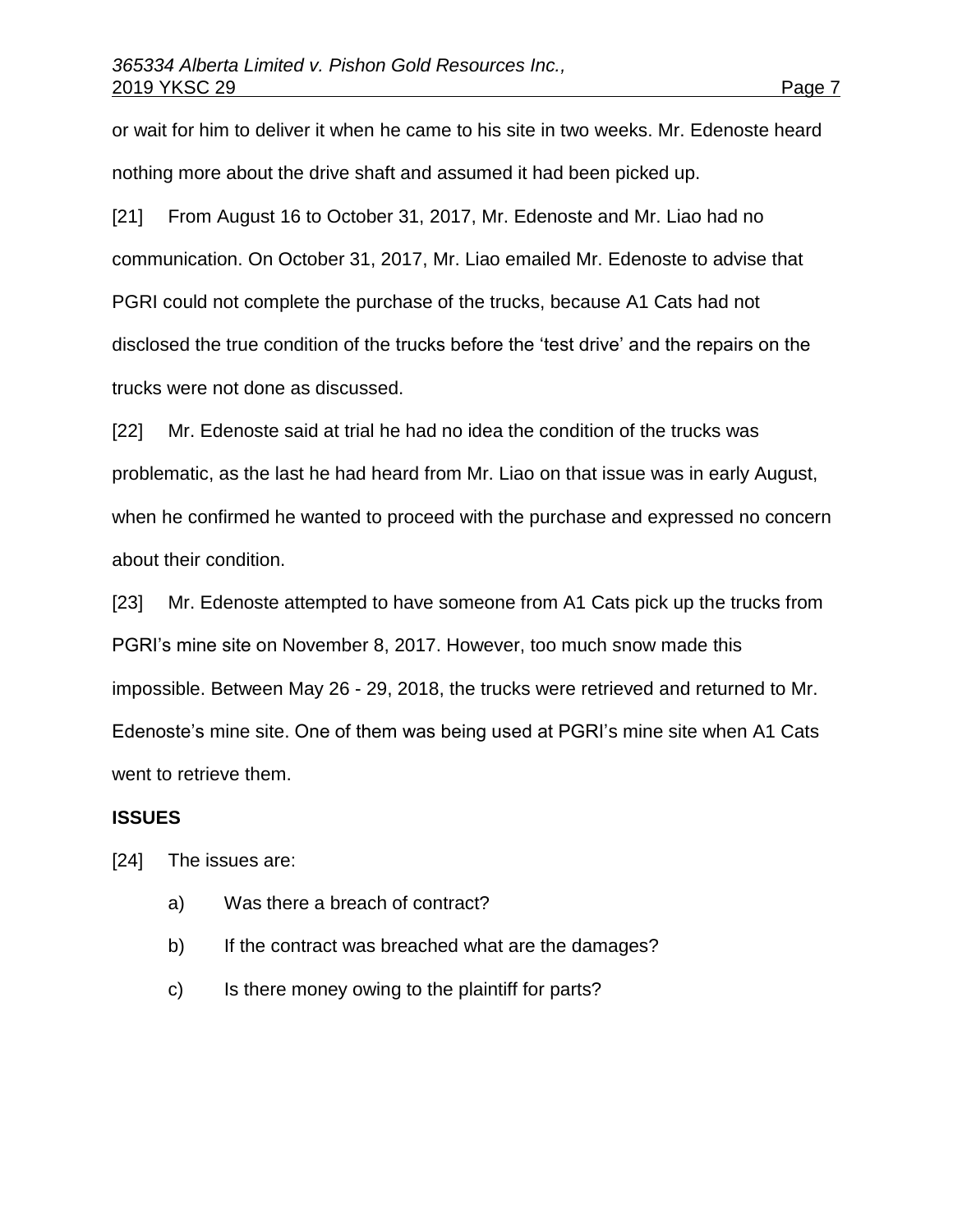d) Is the defendant entitled to damages for costs of labour, parts, loss of production and the introduction by A1 Cats of the 2014 rental agreement in this proceeding (counterclaim of PGRI)?

# **ANALYSIS**

# *a) Breach of contract*

[25] The parties disagree about whether the agreement was a purchase and sale agreement that was still being negotiated or a purchase and sale agreement that was breached by the defendant by his use of the trucks from August to October without payment.

[26] Mr. Liao maintains the discussion in July 2017 resulted in the original purchase and sale agreement that was never cancelled. He says there is no final agreement for purchase and sale yet; the parties are still in negotiation about the terms. He says he remains interested in the purchase of the trucks and he would like to continue the negotiations. He claims he owes nothing for summer of 2017 because the trucks were not in working condition.

[27] Mr. Edenoste says the purchase and sale agreement of August 3, 2017, was breached by PGRI. He says the July purchase and sale agreement was cancelled on or about July 15, 2017, when he told Mr. McKay not to use the trucks, given his complaints about their condition, to return them, as they were no longer for sale. The new purchase and sale agreement of August 3, 2017, was entered into after the repairs had been completed based on the information from Jay Molnar. The terms were set out in the invoice of that date. Mr. Liao implicitly accepted the condition of the trucks in the email exchanges of August 3 and 4, 2017, when he confirmed he wished to proceed with the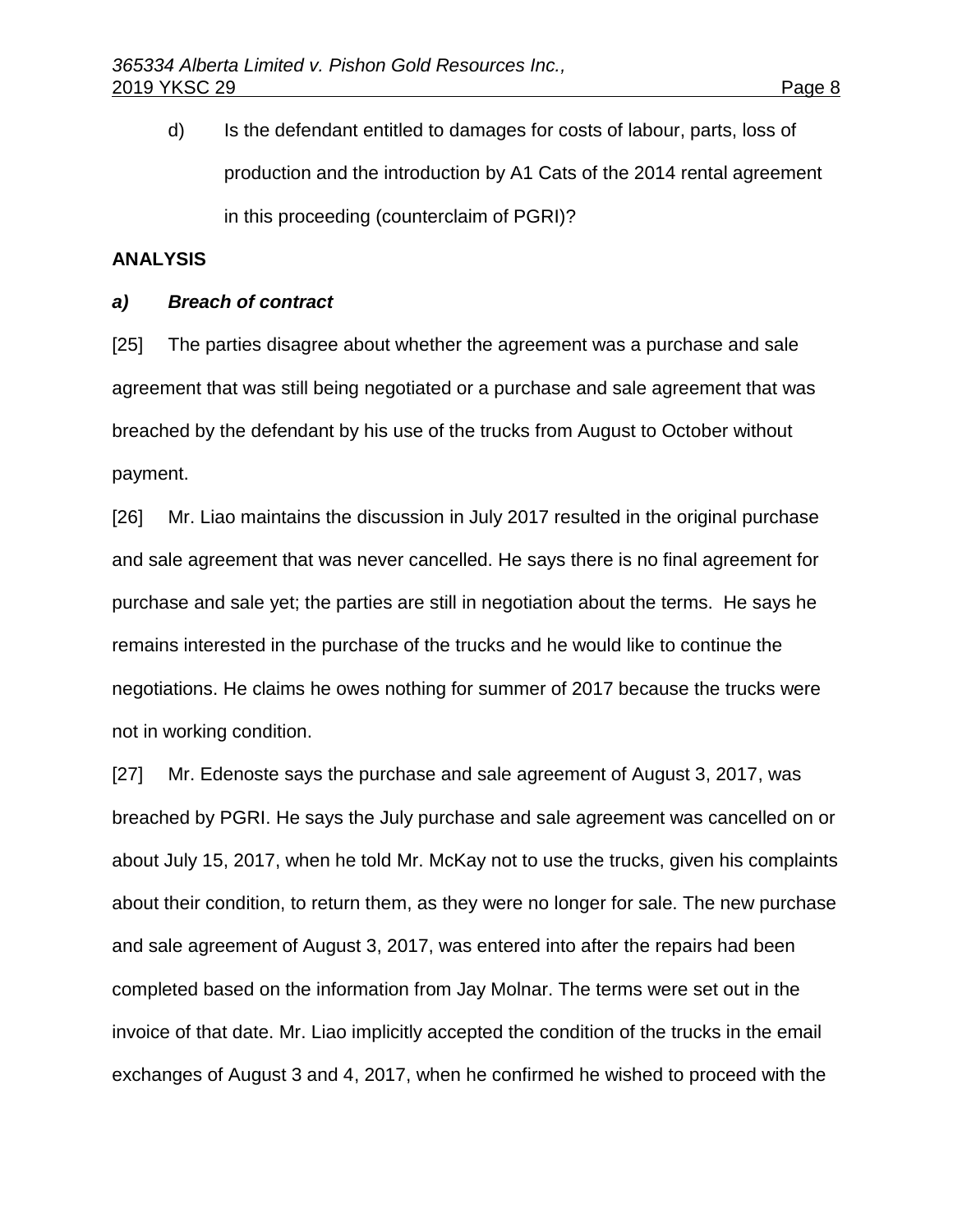purchase without referring to their condition. He also stated at trial that he was aware of the condition of the trucks on August 3, 2017. He did not raise any concerns about their condition at that time, or at any time until October 31, 2017. Only then did he write that PGRI would not complete the purchase of the trucks because of their poor state of repair and requested they be removed from his property within 10 days. Mr. Edenoste had no knowledge during that time of any problems with the condition of the trucks. [28] Although Mr. Liao said at trial he discussed with Mr. Edenoste that the purchase was conditional upon the trucks being in good repair, there is no evidence of this in the email exchanges in August. In fact, the email exchanges indicate the opposite. Mr. Liao wanted to proceed with the purchase and requested the invoice. The invoice dated August 3, 2017, said "trucks are sold as is; where is" and "no warranty as at August 3, 2017." There was no communication between Mr. Liao and Mr. Edenoste about the condition of the trucks after August 3, 2017, until October 31, 2017. By that time, the mining season was over, and Mr. Edenoste was unable to do anything to fix the trucks, if in fact they required fixing. It is unfair for Mr. Liao to complain about the condition of the trucks after he has had the use of them for the mining season.

[29] I do not agree that the purchase and sale agreement remains incomplete and is still being negotiated. Mr. Liao was very clear in his email of October 31, 2017, that he had no interest in purchasing the trucks and requested they be removed, which they were. Mr. Liao and PGRI's failure to pay anything for their use of the trucks is a breach of the agreement of August 3, 2017.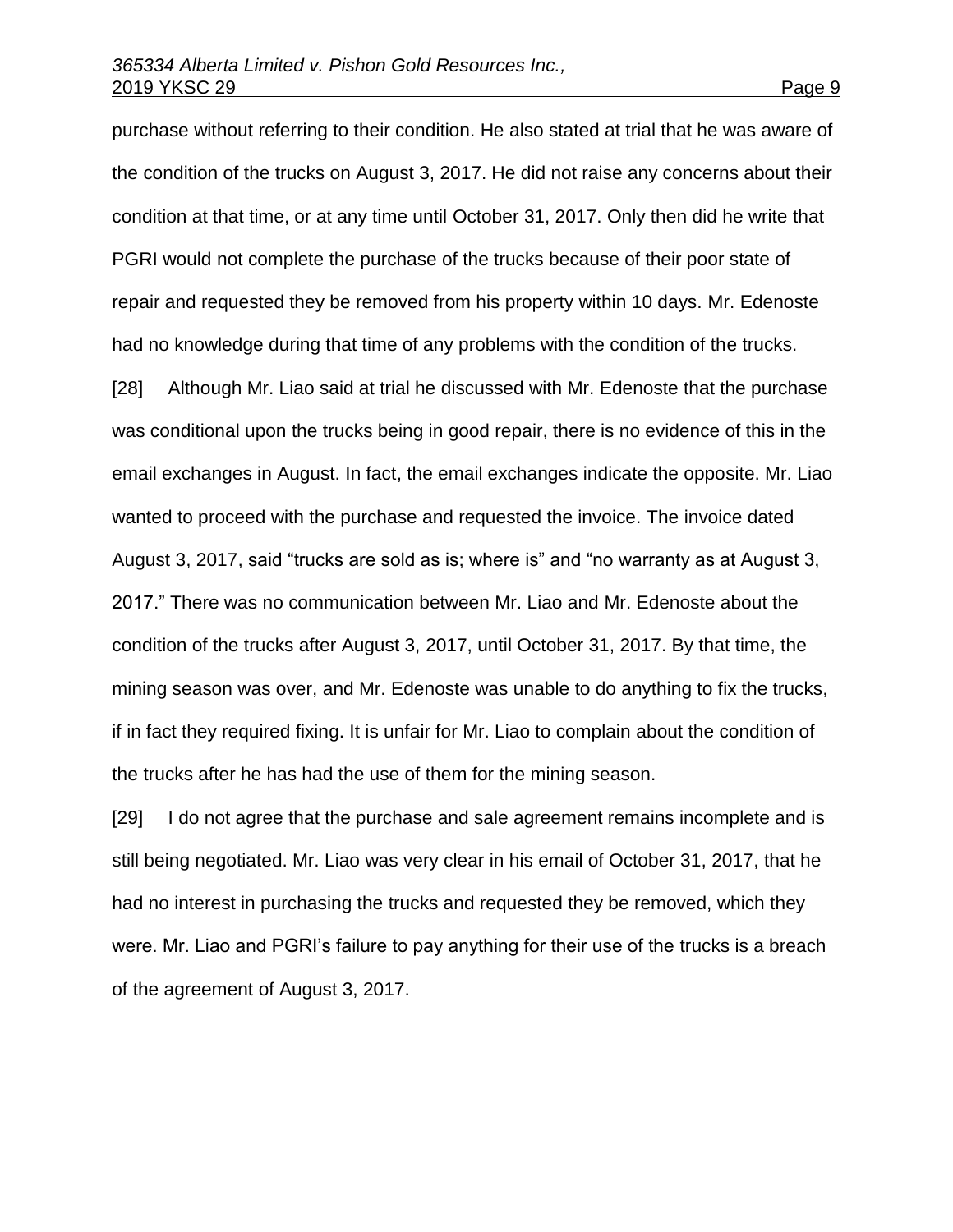### *(b) Damages for breach of contract*

[30] What remains to be determined is the value of the use of the trucks from August to October 2017. This depends on the nature of the agreement, the condition of the trucks and their value.

# *i) nature of agreement*

[31] A1 Cats is no longer claiming the purchase price of the trucks because they are in A1 Cats' possession. Instead, A1 Cats claims for the rental cost of the trucks for the time period between August 3, 2017, and October 31, 2017, when PGRI had use of them and after the date the repair work had been substantially completed.

[32] I agree with Mr. Liao that no formal rental agreement was discussed or entered into between A1 Cats and PGRI. However, because the parties were operating on the basis of the purchase and sale agreement until Mr. Liao's October 31, 2017 email, in effect what occurred was a rental of the trucks by PGRI from A1 Cats from August 3 to October 31, 2017.

## *ii) Condition of trucks*

[33] Mr. Liao stated in his October 31, 2017 email that the repairs of the trucks had never been completed as promised by A1 Cats in July 2017. As a result they were not functioning satisfactorily or at all, at least until the end of August 2017. He said in that email he would list all the issues and expenses incurred by PGRI in fixing the trucks. Mr. Edenoste never received any such list and none was provided at trial. Mr. Liao did provide at trial a list of deficiencies dated July 7, prepared by the employee who inspected the trucks shortly after they arrived at the PGRI mine site, but that was before the repairs were done.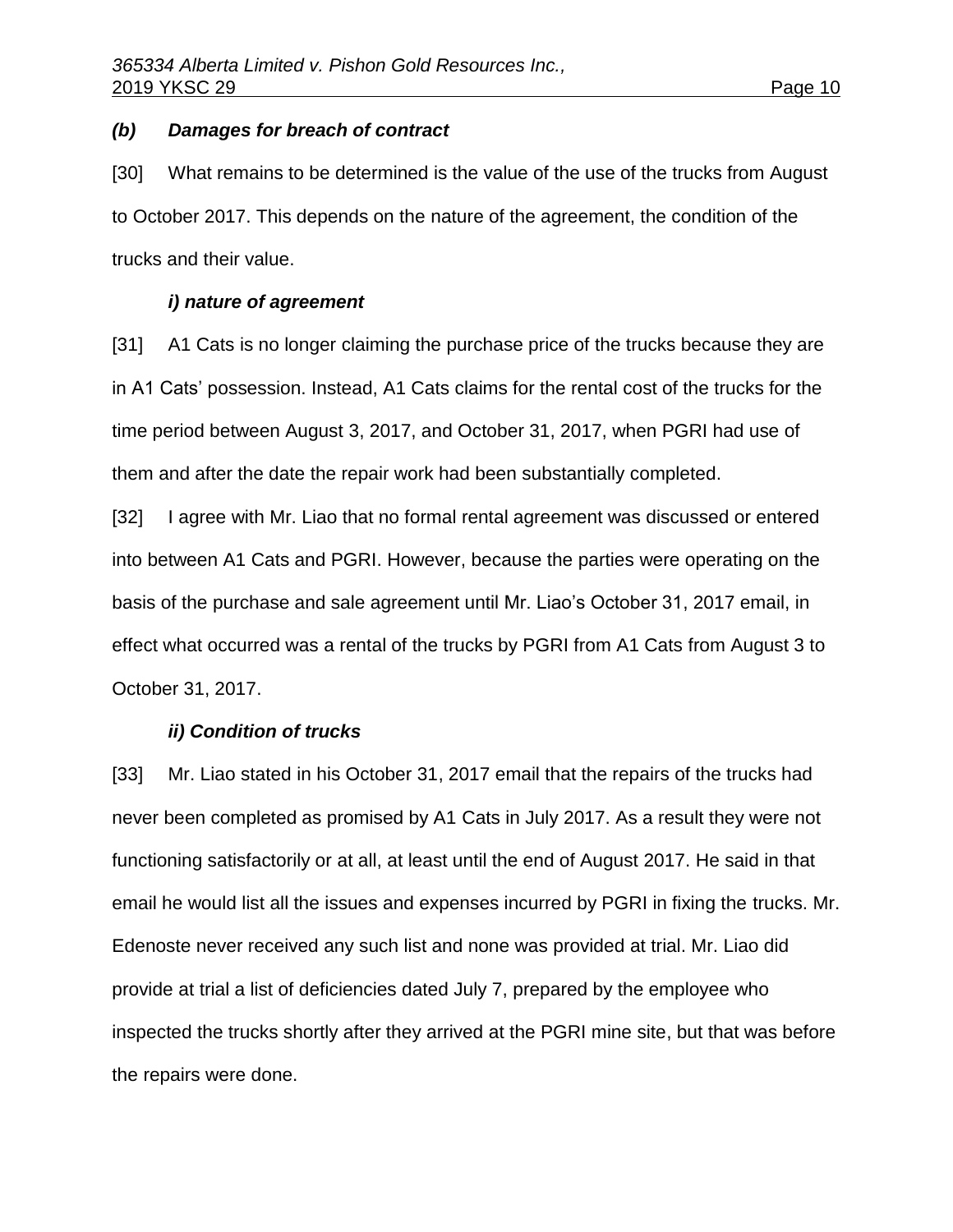[34] Mr. Liao also provided at trial a photograph of the trucks while they were being repaired in July 2017, with wheels removed. There are no photographs of the trucks after the repairs were completed.

[35] Mr. Liao expressed particular concern about the Y bar which he said was cracked inside and should have been replaced.

[36] The invoices from Jay Molnar provide detail of the work he did as follows:

- i. locate parts at A1 Cats and travel to PGRI;
- ii. install front RHS Shock;
- iii. clean and prep final drive assembly for one of the trucks (#8TF00286);
- iv. install transfer case yoke bearing assembly (#8TF00286);
- v. assemble and install final drive with new brake shoes;
- vi. remove rear shock for mobile welder on the other truck (#8TF00847);
- vii. install wheel and diagnose grinding at rear (#8TF00286);
- viii. remove drive shaft (rear axle) from the truck purchased by PGRI in 2014 (#8TF01160);
- ix. install both drive shafts on truck (#8TF00286);
- x. fill final drive with oil and torque wheel;
- xi. order bearings for rear shock;
- xii. order parts for rear shock for truck (#8TF00847); and
- xiii. send shock to Quantum Machine for repair.
- [37] The total of the invoices from Jay Molnar, including travel, was \$2,100.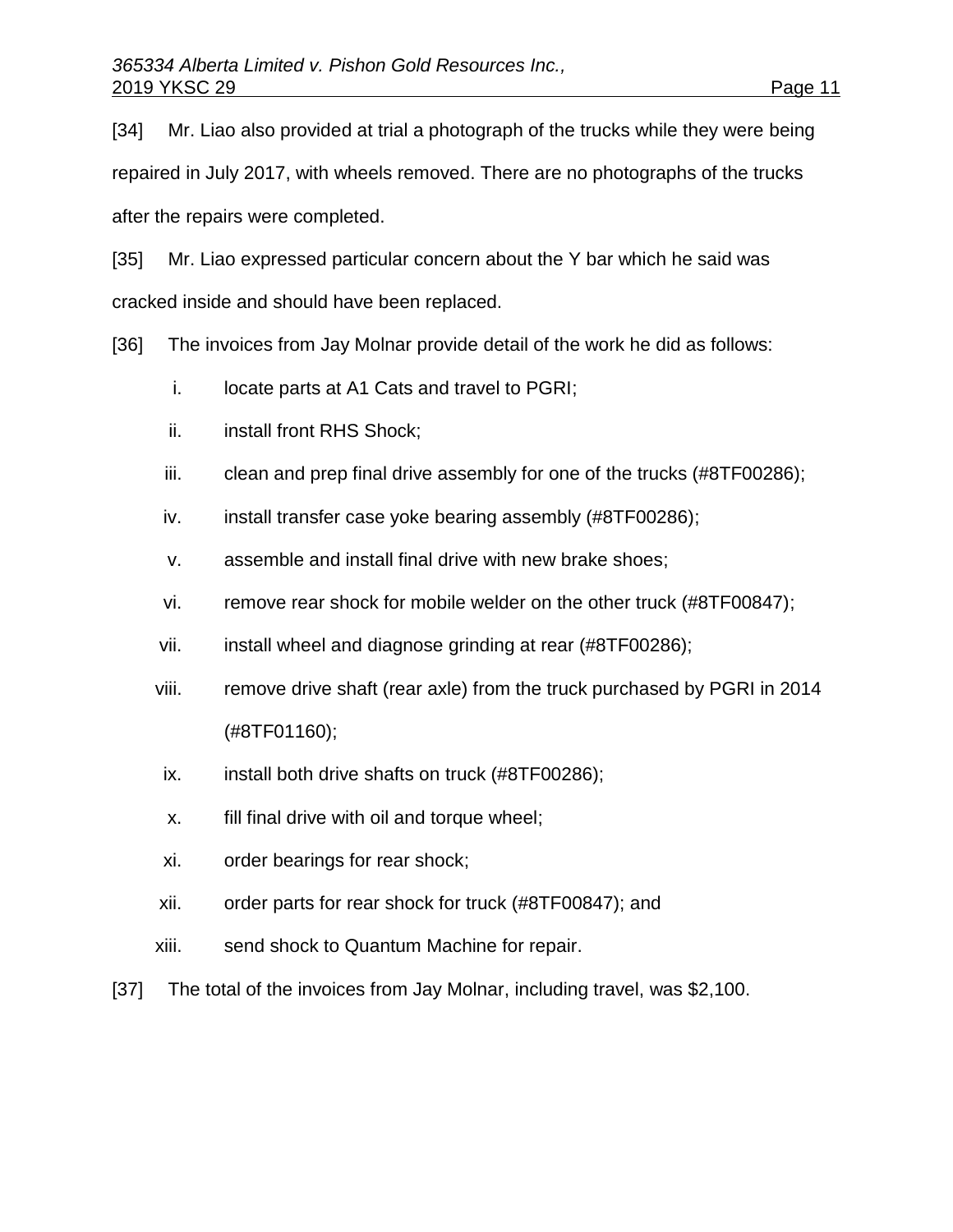[38] The Mobile Maintenance invoice did not provide the same detail but they travelled to the PGRI mine site as well and billed a total of \$3,039.54. This included welding the Y bar, according to Mr. Edenoste.

[39] Quantum did not provide detail either but they charged for welding on parts for a total of \$2,467.50.

[40] There were six invoices for parts from Finning. The customer contact for all of them is Jay, although there are two different phone numbers for him. The parts were all to be shipped to A1 Cats/Ross Edenoste or A1 Cats/Glacier Drilling, attention Jay.

[41] The dates of the orders on those invoices range from August 3 to August 14. The parts included:

- 2 ring-retainers (\$18.29);
- $a$  seal kit  $(\$435.49);$
- $\bullet$  2 bearings and 2 rings (\$427.13);
- a seal, a seal o ring, a seal kit and a bolt (\$200.07);
- a nut and a washer (\$9.18); and
- $\bullet$  a retainer (\$111.20).

[42] Mr. Edenoste noted he had referred to the seal kit orders (invoices 944791166 and 944780394) in the August 3, 2017 email as one of the outstanding items. Jay Molnar had also noted in his detailed invoices that he had ordered bearings (invoice 944779762).

[43] Mr. Edenoste testified the other parts invoices might not have been for parts for the trucks in this trial.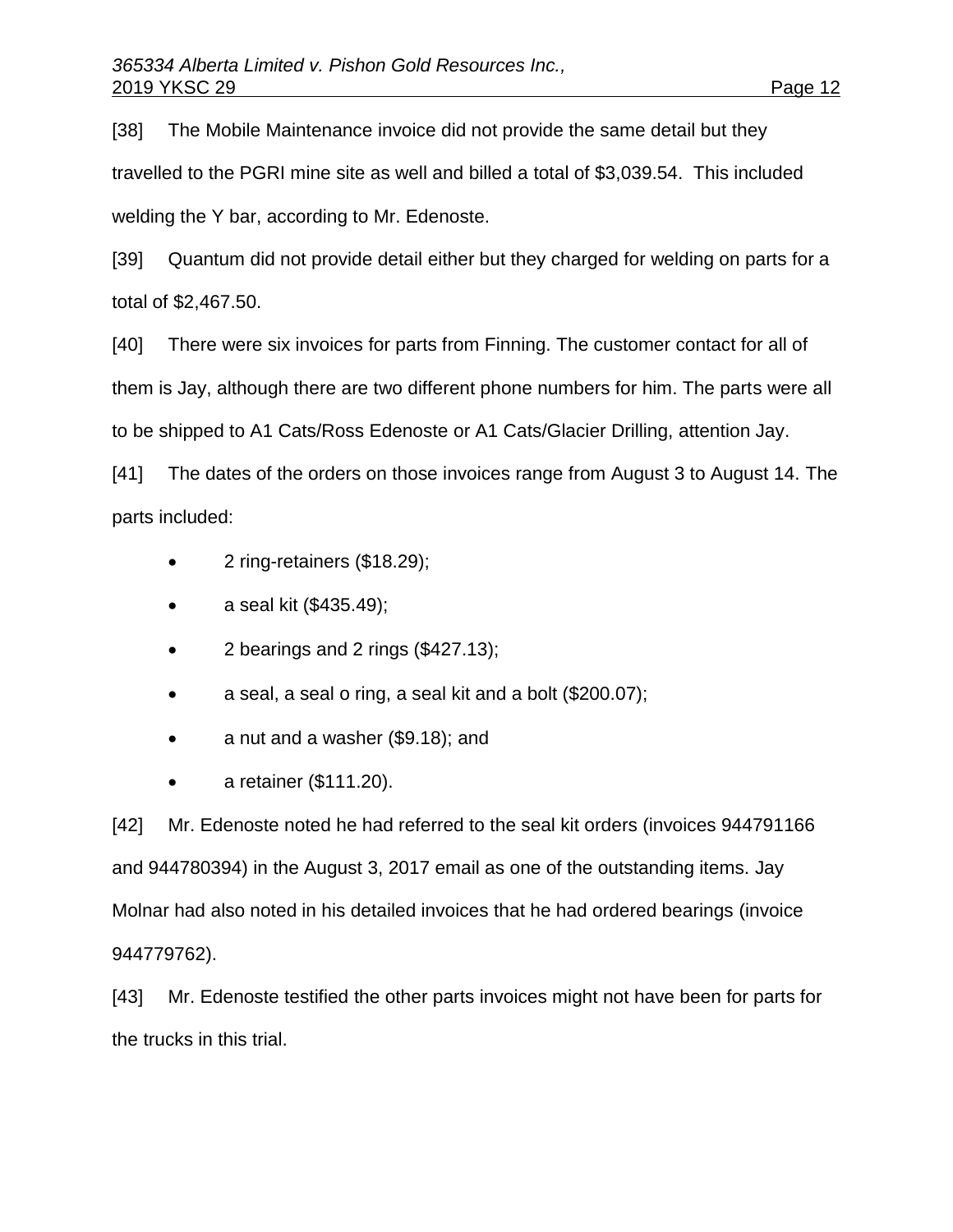[44] Mr. Liao argued that the dates on the invoices for parts ordered from Finning

proved there were a number of outstanding repair issues after August 3, 2017. On review of the invoices, the ones that do not refer to a seal kit or bearings are for relatively small amounts of money (\$18.29, \$9.18 and \$111.20). I note that invoice number 944796354 (retainer for \$111.20) was evidence in an earlier decision of a dispute between the same parties over tractor repairs (2018 YKSC 39). As a result Mr. Edenoste may be correct and at least this invoice was mistakenly included in this trial. I note that Jay Molnar advised Mr. Edenoste of the two outstanding parts (the shock that Quantum repaired and the seal kit, which he understood could be installed without difficulty by the employees at the PGRI mine site) and this was communicated to Mr. Liao on August 3, 2017. Mr. Liao raised no concerns about those outstanding parts, or any other parts, at any time, until trial. Given that the only parts invoices that appear to be unaccounted for amount to less than \$30, I find the parts invoices do not show that the trucks were in bad repair during August.

[45] I also find on review of the invoices that significant repairs were completed in July and August 2017, and paid for by A1 Cats. I do not have evidence from Mr. Liao about ongoing condition of the trucks after August 3, 2017, other than his oral testimony which was general and unsubstantiated.

[46] I find that PGRI did have the use of the trucks from August 3 to October 31, 2017, that their condition did not preclude their use, and that monies as a result are owed to A1 Cats.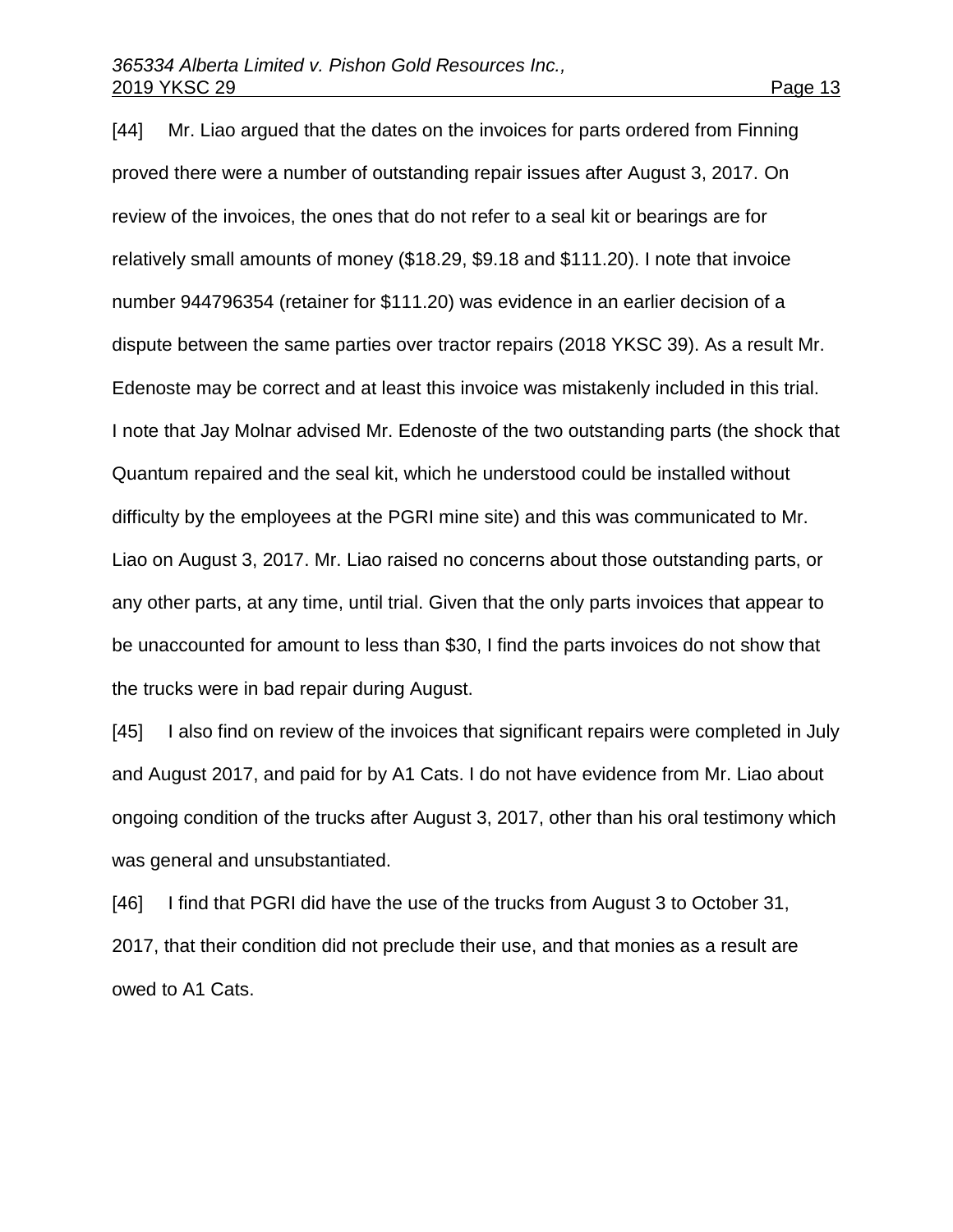### *iii) Value of rental*

[47] Mr. Edenoste claims \$18,000 per month in rental costs. He says this is the rental rate for trucks of that age. He says this rate has not changed for the last three or four years and he rented one of the trucks to someone else for that amount in 2016.

[48] Mr. Liao objects to this amount because he says rental of the trucks was never discussed and there was no opportunity to negotiate the amount. He further says that the charge is premised on A1 Cats' ability to rent the trucks to someone else but there was no evidence of this. In fact, Mr. Liao says that they were not in working condition so no one would have wanted to rent them.

[49] Damages for breach of contract are usually calculated as expectation damages which means putting the plaintiff in the position he would have been in had the contract been completed. For example, if a purchase agreement is breached, expectation damages are the loss of profits from the sale.

[50] In this case, expectation damages are appropriate. The purchase and sale agreement became a rental agreement on October 31, 2017, when Mr. Liao indicated he was no longer interested in the purchase. A1 Cats was without the trucks from August to October 2017, and is entitled to reimbursement from PGRI, who used the trucks for that time. This would put A1 Cats in the position they would have been had a rental contract been completed.

[51] Mr. Liao argues that there was no evidence that A1 Cats could have rented the trucks to someone else during that time and so they are not entitled to any damages for loss of profits. This is in effect an argument that A1 Cats must prove loss of opportunity in order to be awarded damages. However, expectation damages do not require proof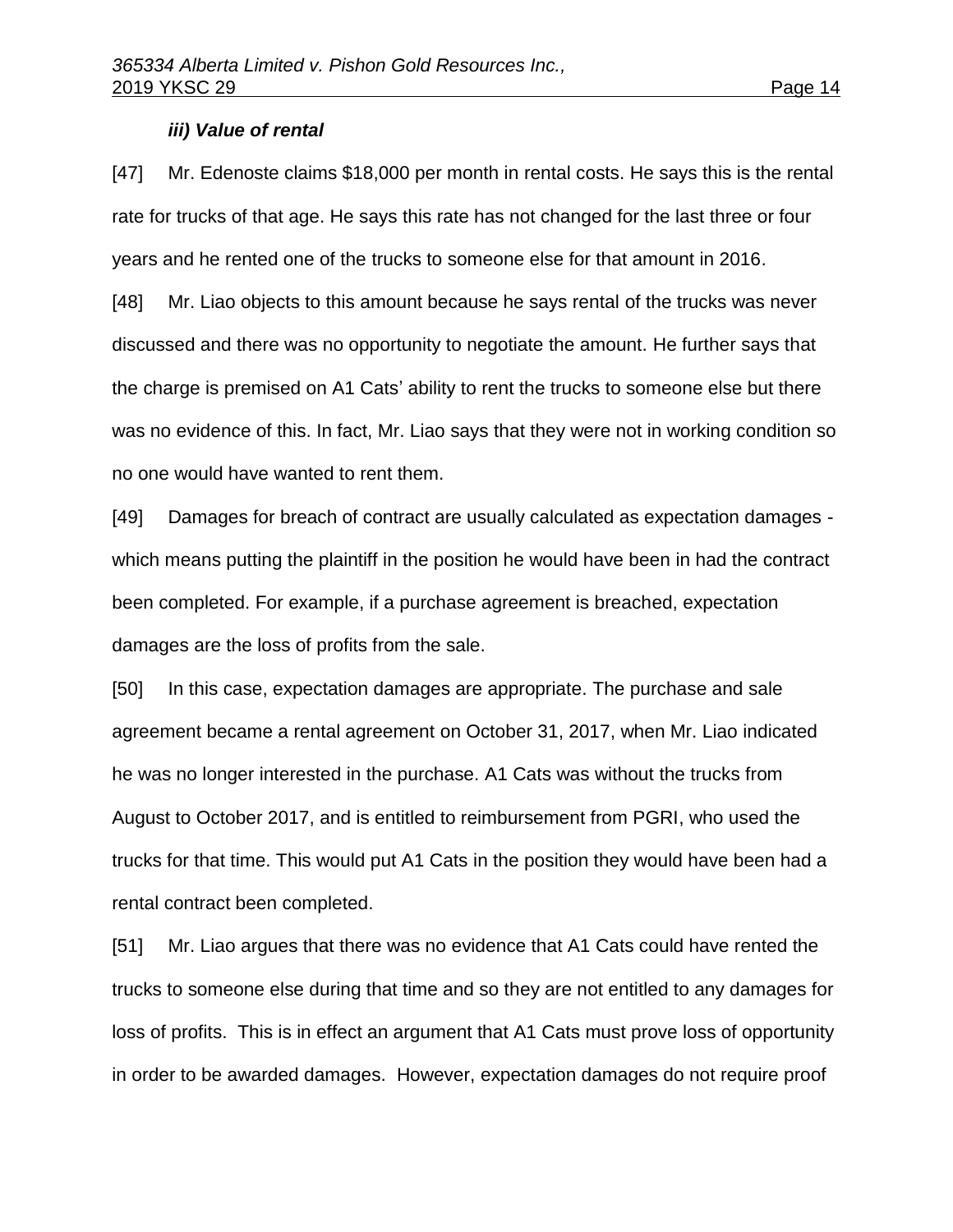of other contracts that could have been performed but for the performance of the contract at issue. All that is required to be proved is a breach of contract and a resulting loss. The damages here are to put the plaintiff in the position they would have been in had the contract (in this case the rental) been performed.

[52] A1 Cats is entitled to damages equivalent to a reasonable rental cost for the two trucks between August and October 2017.

[53] Mr. Liao disagrees with the \$18,000 monthly rental charge but has not provided any evidence about what he thinks the trucks were worth to rent.

[54] Given Mr. Edenoste's evidence that \$18,000 was the going rate and he had charged that in 2016, and in 2014 in the previous agreement he had with PGRI, I conclude that \$18,000 is reasonable.

[55] Mr. Edenoste calculated one month as 28 days. For any days over 28, he calculates a daily charge of \$642.85 based on \$18,000 per month divided by 28. His invoice needs to be adjusted to remove three days since the calculation is based on 28 days for the period from August 3-28, 2017, which was in fact only 25 days. The amount of \$1,928.55 must be subtracted.

[56] Although the mining season in 2017 ended before October 31, 2017, as Mr. Liao left the mine site on October 16 and Okanagan left the mine site on October 21, 2017, PGRI had the use of the trucks until October 31, 2017 when the purchase agreement was terminated. As a result the damages are calculated between August 3 and October 31, 2017.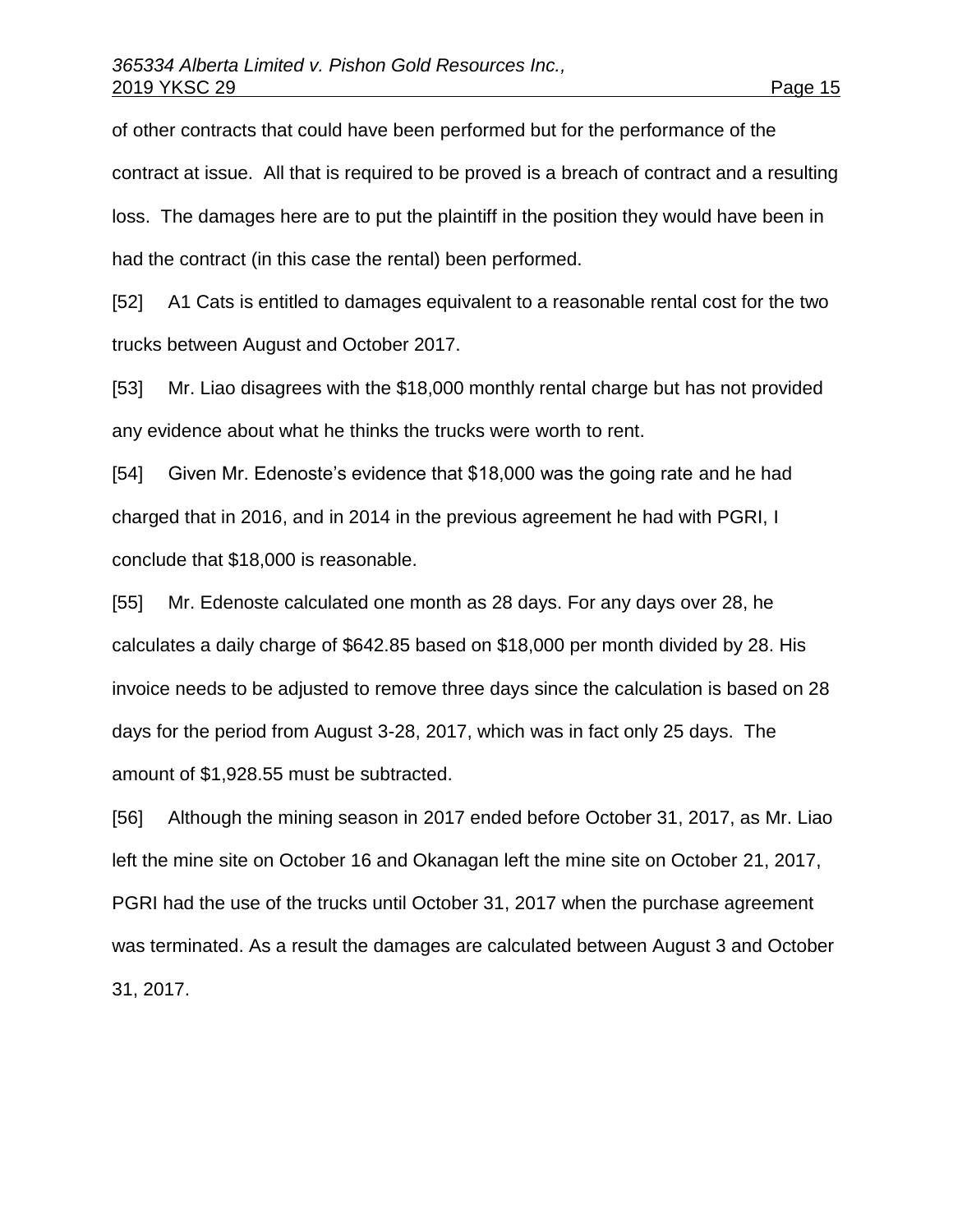### *(c) Money Owing to Plaintiff for Parts*

[57] Mr. McKay first asked in June or July 2017, about purchasing the trucks. He also asked about the purchase of a tire and rim for the other rock truck that was owned by PGRI as a result of a rental purchase agreement between PGRI and A1 Cats dated August 2014. The 2014 truck had a flat tire. Mr. Edenoste stated he told Mr. McKay he could have a rim for \$1,000 and a used tire that had 80% tread remaining for \$8,000. If he did not want to buy them, he could borrow and return them. The rim was listed on the A1 Cats invoice for July, 2017, but not on the August 2017 invoice. Mr. Edenoste requested the return of the rim and tire in the email exchanges of August. Mr. Liao responded first that he would ask William McKay about it and he later wrote that if they wanted to buy the rim PGRI would pay the price for the rim, and send the tire back to the camp. This did not happen and there were no further emails from Mr. Liao. [58] Other spare parts that were taken from A1 Cats and not returned or paid for

were:

- i) compressor;
- ii) steel line for shocks;
- iii) seal kits for cylinders;
- iv) parts book and service manual for the trucks worth approximately \$800;
- v) u-joint section of the drive shaft; and
- vi) box of cast iron welding rods.

[59] Mr. Liao's defence was that he had no knowledge about any of these parts. All arrangements were made by Okanagan and William McKay. He denies any responsibility of PGRI for these parts.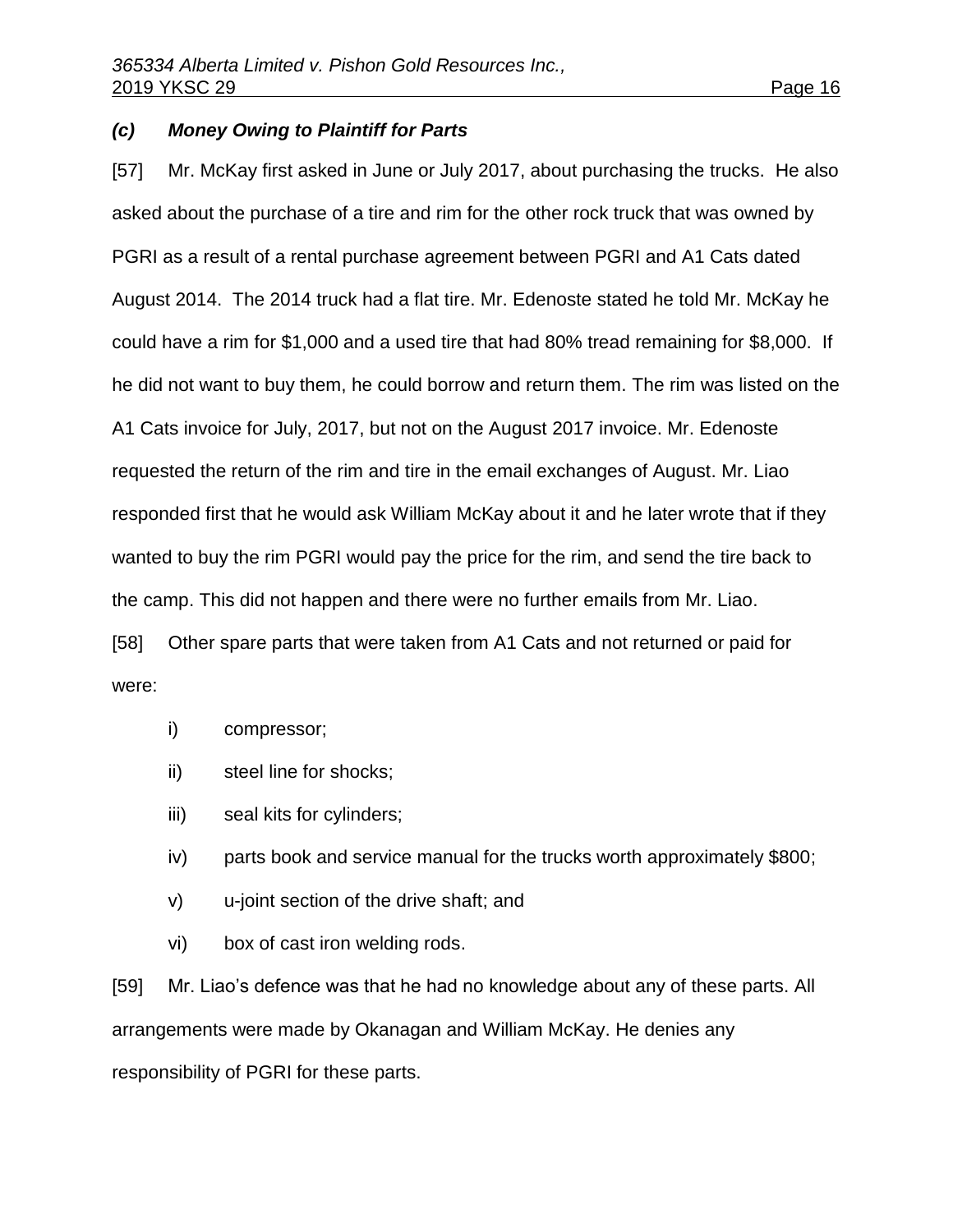[60] This is not a viable defence in the circumstances. From an external perspective, there was no distinction between PGRI and Okanagan. Mr. Edenoste dealt with both William McKay and Mr. Liao about equipment for the PGRI mine site. Additionally, both William McKay and Mr. Liao held themselves out as having the authority to make decisions, representations, and orders for the PGRI mine site. Further, Okanagan was not named as a party to this action.

[61] In any event, Mr. Liao never followed up with Mr. Edenoste as promised about the tire and rim that William McKay obtained from A1 Cats. Mr. Liao provided no evidence at trial about any of the other parts claimed by A1 Cats.

[62] Without any contradicting evidence from Mr. Liao regarding the parts, I find that A1 Cats did loan these spare parts to PGRI and/or Okanagan and they were neither returned nor paid for. Mr. Edenoste through his evidence has shown on a balance of probabilities that parts were given to PGRI and not returned or paid for. A1 Cats is entitled to be reimbursed for the spare parts as claimed.

#### *(d) Counterclaim of PGRI*

[63] My finding above that there is insufficient evidence to conclude that the trucks were not in operable condition after August 3, 2017 means that I do not have to decide Mr. Liao's counterclaims for the costs of labour and loss of production. However, in the event that I am wrong in my finding about the condition of the trucks, and in order to provide Mr. Liao with my response to his counterclaim allegations and arguments, the following sets out my reasons for rejecting each of PGRI's counterclaims.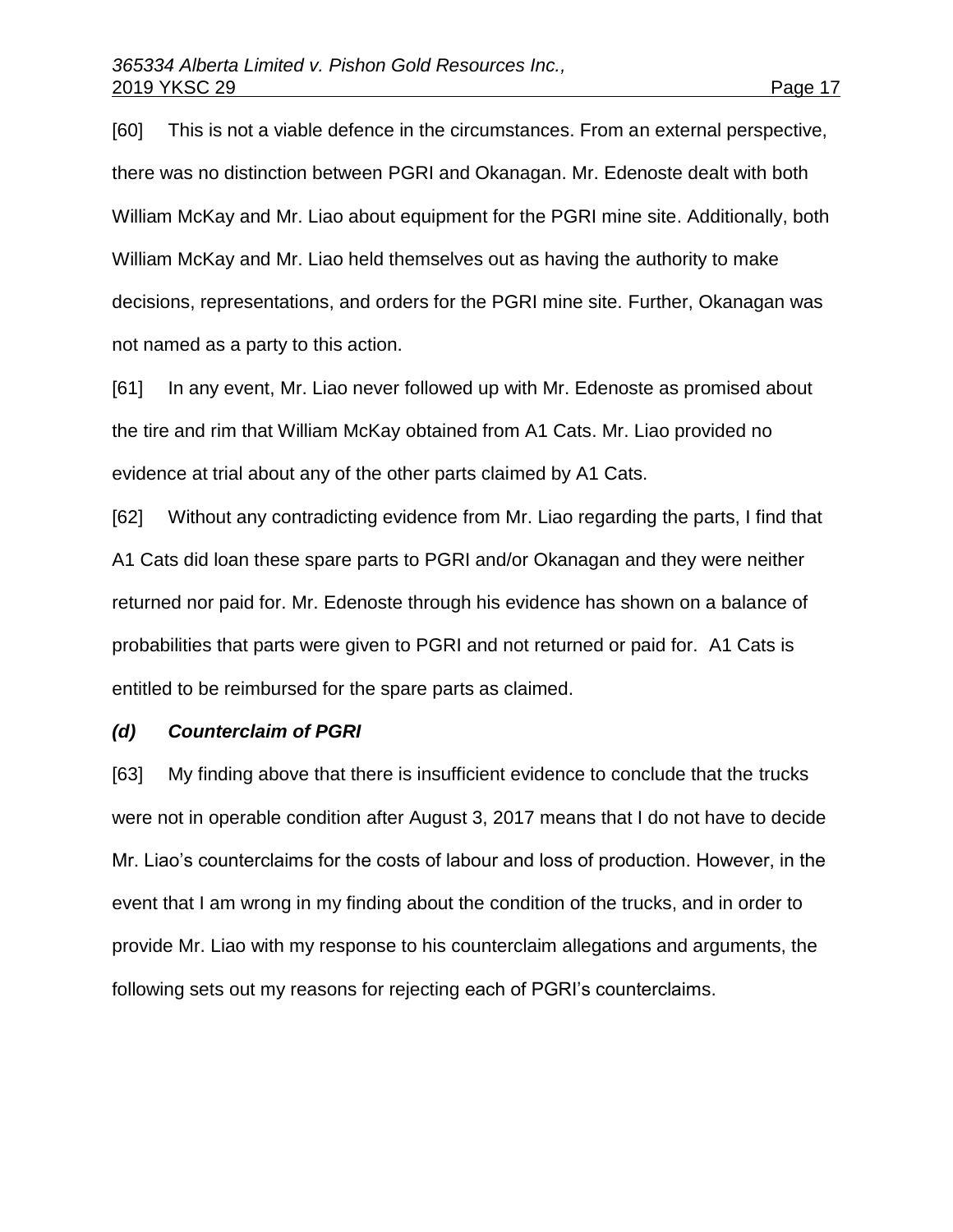### *i) labour costs*

[64] I do not accept PGRI's claim that two employees were 'borrowed' from Okanagan to work on the trucks at \$330 per day. The agreement dated May 29, 2017, between Okanagan and PGRI provided that Okanagan was responsible for ensuring the operation of the mine, including maintenance and repair of all equipment used at the mine. The staff positions listed in the agreement include two truck operators who are responsible for operating, maintaining and servicing the trucks, a welder/mechanic/millwright, and two labour positions whose responsibility includes assisting the mechanic and welder, among other things. The agreement between Okanagan and PGRI includes payment arrangements for these services. Even if PGRI did prove that repairs were needed and performed after August 3, 2017, they are not entitled to claim labour costs from A1 Cats, as this is already included in their agreement with Okanagan.

[65] In addition, if Mr. Edenoste had been advised of the additional problems, he may have arranged for any needed repairs to be done, using his own contractors, as he did in July. Mr. Liao's failure to tell Mr. Edenoste of the need for more repairs deprived him of this opportunity which could have resulted in lower costs and greater efficiencies and effectiveness.

### *ii) loss of production*

[66] Mr. Liao's claim for loss of production as a result of the poor condition of the trucks is based on the amount of gold that he says was mined in 2017, compared to the amount that has been mined in previous years. In 2017, 650 ounces of gold were mined, working out to approximately 15 - 20 ounces per day. He calculates the loss of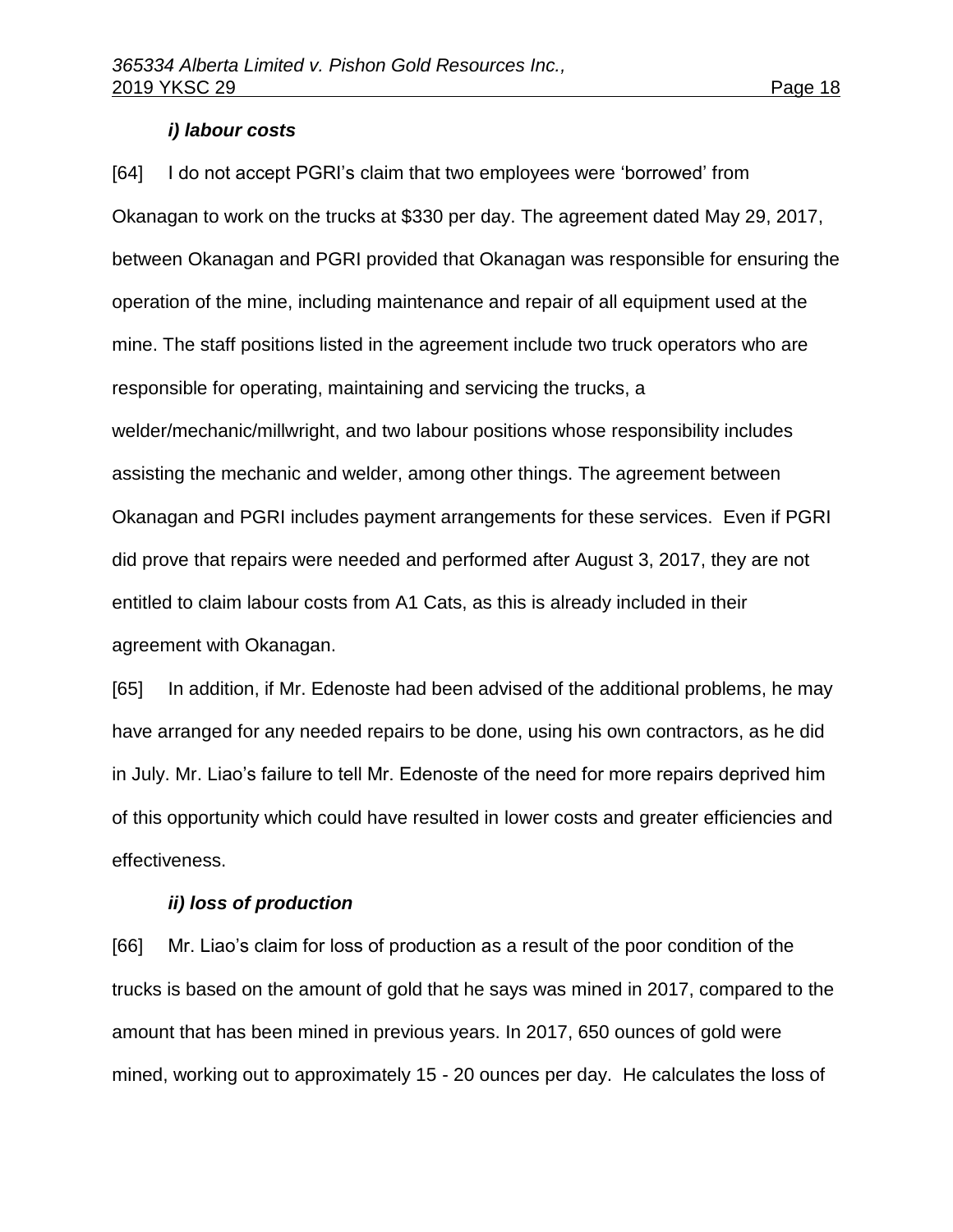production in the 2017 season to be \$120,000 based on his estimate of production from other years.

[67] Mr. Liao provided no evidence of production in his usual or average mining year. He also provided no evidence of any other factors that may have affected production. Placer mining is a complex activity with many variables, starting with the presence of minerals in the claims. In the absence of more evidence about the variables affecting PGRI's placer mining claims, I cannot find that any loss of production is attributable to the trucks.

#### *iii) Parts costs*

[68] This part of the counterclaim does not depend on my finding about the condition of the trucks.

[69] The only part Mr. Liao specified in support of his claim of \$18,000 for costs of parts was the drive shaft taken from the rock truck he purchased in 2014 to install in one of the trucks. Jay Molnar's invoice substantiates that this was done.

[70] However, Mr. Edenoste testified, supported by email exchanges, that he offered to Mr. Liao to replace the drive shaft with one from his mine site. He said Mr. Liao could send someone to pick it up, or he could bring it when he arrived at his mine site. Mr. Edenoste testified that he believed it was picked up from his mine site on August 17, 2017. He heard nothing more about this from Mr. Liao until this litigation commenced. There was no evidence from Mr. Liao about what he did in response to Mr. Edenoste's offer, other than his evidence at trial that he did not have anyone he could send over to Mr. Edenoste's mine site so it was never picked up. There was no evidence from him about whether he tried to contact Mr. Edenoste when he arrived at his mine site.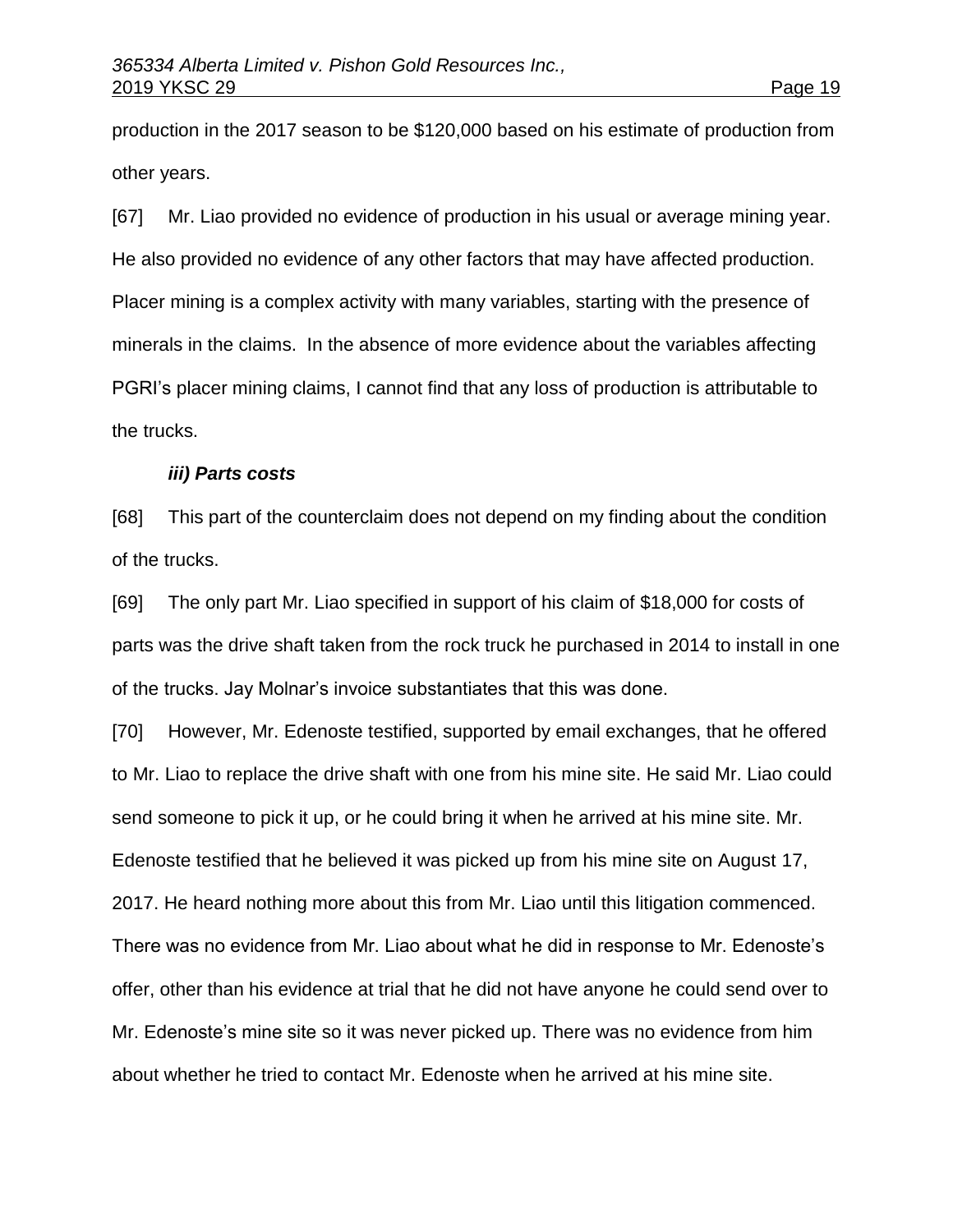[71] I find that A1 Cats is not responsible for the cost of the drive shaft replacement because Mr. Edenoste offered a replacement to Mr. Liao. If Mr. Liao chose not to accept the offer, he cannot now claim damages as a result of his failure to do so.

## *iv) use of 2014 agreement*

[72] This is also part of the counterclaim that is independent of any finding on the condition of the trucks after August 3, 2017.

[73] Mr. Liao claims damages arising from A1 Cats' introduction in this case of the rental purchase agreement between the parties of 2014. He says it caused him confusion, stress and suffering to see the agreement, which he says arose from a completely different fact situation than this case and is not applicable here. Here there was no discussion about renting, only purchasing. In 2014 the deal was clearly completed.

[74] A1 Cats explained two reasons for the introduction of the 2014 agreement: first, to show that the rental rate for a similar rock truck at that time was \$18,000 per month, in order to substantiate the monthly rate claimed here; and second, to show that the parties had a previous positive business relationship in a similar though not identical business deal.

[75] I find that Mr. Liao is not entitled to compensation for suffering as a result of A1 Cats' introduction of the 2014 agreement. I accept that this was a different agreement in different circumstances, but I agree there is some relevance to its introduction for the reasons provided by A1 Cats. While Mr. Liao may have been surprised at its introduction in this trial, its presence is relevant, and does not give rise to damages for pain and suffering.